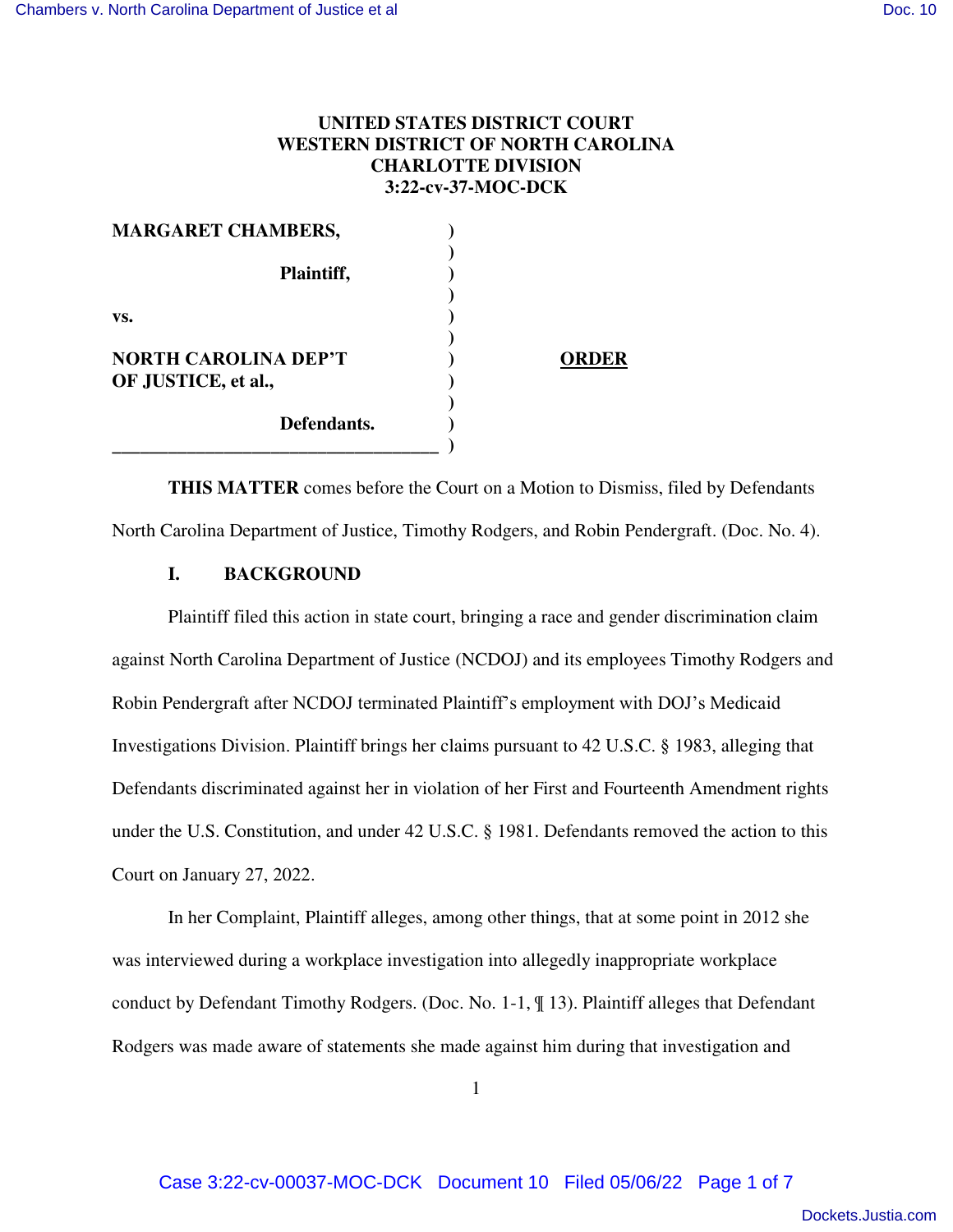consequently commenced to treat her differently than white males in the office. (Doc. No. 1-1, ¶ 14).

Plaintiff alleges that she was wrongfully placed on a performance modification action plan on October 7, 2016. (Doc. No. 1-1, ¶¶ 22–23). Plaintiff alleges that, on March 6, 2017, she was given a written warning for mishandling an affidavit and as result she was placed on a second performance modification plan. (Doc. No. 1-1, ¶ 24). On April 18, 2017, Plaintiff was issued a letter of counseling regarding her performance. (Doc. No. 1-1, ¶ 25). Plaintiff alleges that, due to harassment and bullying at work, she took leave under the Family Medical Leave Act. (Doc. No. 1-1, ¶ 27). On November 21, 2017, Plaintiff's employment was terminated. (Doc. No. 1-1, ¶ 34).

On November 19, 2021, Plaintiff filed this action based on her termination. (Id.). She alleges that Defendants unlawfully terminated her because of her race and gender and in retaliation for complaining about the racial and gender discrimination she endured at work. Plaintiff alleges that Defendants deprived her of her U.S. Constitutional rights under the Equal Protection Clause of the Fourteenth Amendment and the First Amendment to the U.S. Constitution. She also alleges she was wrongfully terminated based on her race in violation of 42 U.S.C. § 1981.

#### **II. STANDARD OF REVIEW**

Defendants have filed a motion to dismiss, pursuant to Rule 12(b)(1), 12(b)(2), and Rule 12(b)(6) of the Federal Rules of Civil Procedure.

This Court must dismiss all or part of a complaint over which it lacks subject matter and personal jurisdiction. FED. R. CIV. P.  $12(b)(1)$  and (2). This threshold question shall be addressed by the court before considering the merits of the case. Jones v. Am. Postal Workers Union, 192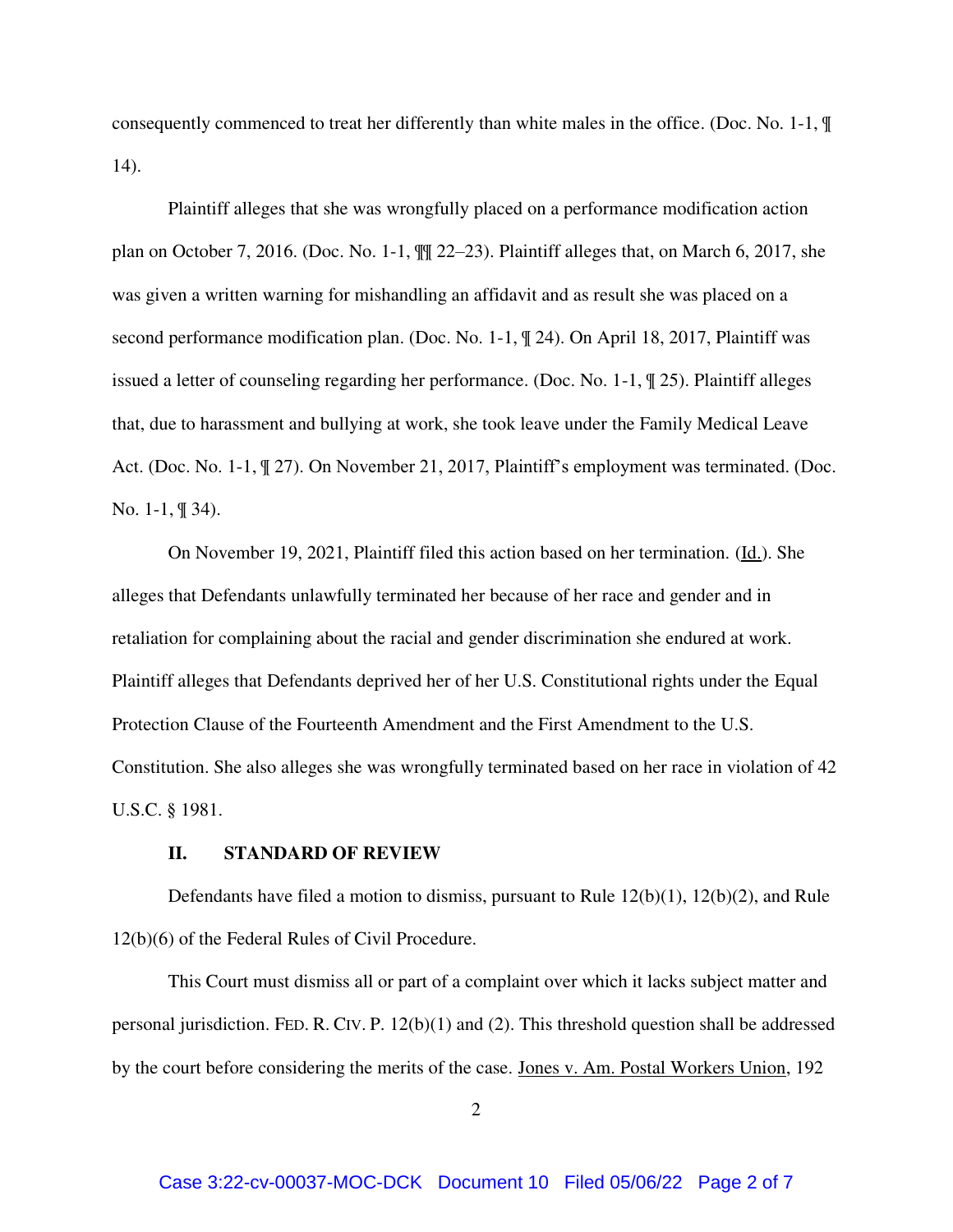F.3d 417, 422 (4th Cir. 1999). Plaintiff has the burden of proving that jurisdiction exists. Richmond, Fredericksburg & Potomac R. Co. v. United States, 945 F.2d 765, 768 (4th Cir. 1991).

A motion to dismiss based on sovereign immunity is a jurisdictional issue; whether sovereign immunity is grounded in a lack of subject matter jurisdiction or personal jurisdiction is unsettled in North Carolina. See M Series Rebuild, LLC v. Town of Mount Pleasant, Inc., 222 N.C. App. 59, 59 (2012). Likewise, "Eleventh Amendment immunity has attributes of both subject-matter and personal jurisdiction." Constantine v. Rectors & Visitors of George Mason Univ., 411 F.3d 474, 480 (4th Cir. 2005).

In reviewing a motion to dismiss pursuant to Rule 12(b)(6) of the Federal Rules of Civil Procedure, the Court must accept as true all of the factual allegations in the Complaint and draw all reasonable inferences in the light most favorable to the plaintiff. See Bell Atl. Corp. v. Twombly, 550 U.S. 544, 555–56 (2007). However, to survive a Rule 12(b)(6) motion, "[f]actual allegations must be enough to raise a right to relief above the speculative level," with the complaint having "enough facts to state a claim to relief that is plausible on its face." Id. at 570. "[T]he tenet that a court must accept as true all of the allegations contained in a complaint is inapplicable to legal conclusions," and "[t]hreadbare recitals of the elements of a cause of action, supported by mere conclusory statements" are insufficient. Ashcroft v. Iqbal, 556 U.S. 662, 678 (2009) (citing Twombly, 550 U.S. at 555). A complaint may survive a motion to dismiss only if it "states a plausible claim for relief" that "permit<sup>[s]</sup> the court to infer more than the mere possibility of misconduct" based upon "its judicial experience and common sense." Id. at 679 (citations omitted).

#### **III. DISCUSSION**

3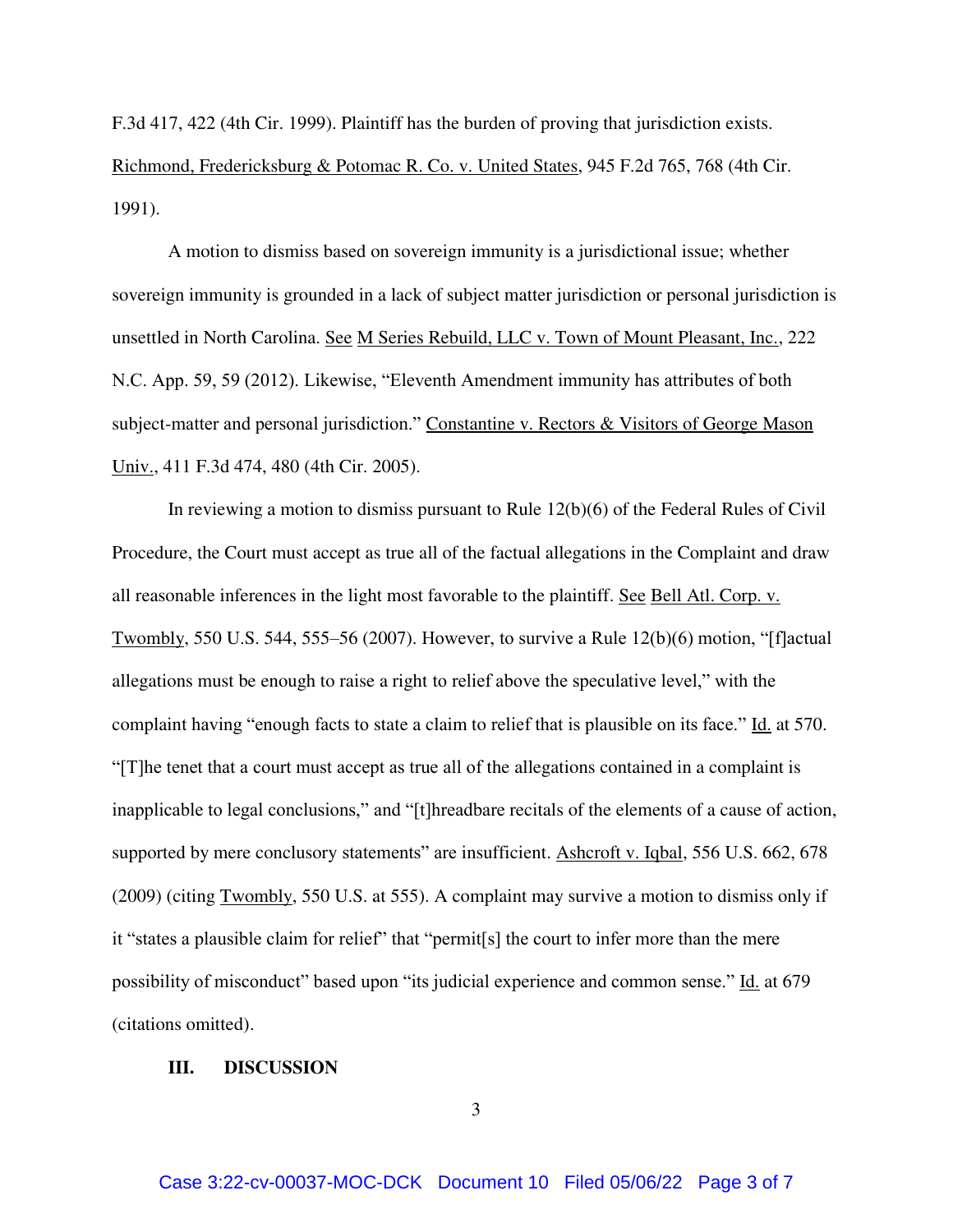#### **A. Plaintiffs' Claims for Damages against Defendants in their Official Capacities**

The Court first finds that all of Plaintiff's claims arising under federal law against Defendants in their official capacities that seek monetary relief are barred by the Eleventh Amendment to the United States Constitution. The Eleventh Amendment bars suits brought in federal courts by a state's own citizens or the citizens of another state to the extent the suit seeks retrospective relief, including damages, against an unconsenting state. See Edelman v. Jordan, 415 U.S. 651, 662–68 (1974) (explaining that Ex Parte Young, 209 U.S. 123 (1908) and subsequent Supreme Court cases have limited relief against unconsenting states to prospective injunctive relief necessary to comply with federal law). Because a suit against a state official in his or her official capacity "is no different from a suit against the State itself," the Eleventh Amendment also bars suits brought in federal court that seek monetary relief from state officials in their official capacity. Will v. Mich. Dep't of State Police, 491 U.S. 59, 71 (1989); see also Biggs v. Meadows, 66 F.3d 56, 61 (4th Cir. 1995) (noting that compensatory or punitive damages are unavailable as relief in official capacity suits). While Congress may abrogate a state's Eleventh Amendment immunity in certain limited circumstances, the Supreme Court has determined that Congress did not intend to abrogate Eleventh Amendment immunity when it enacted 42 U.S.C. § 1983. Will, 491 U.S. at 66.

Accordingly, the Eleventh Amendment bars any claims Plaintiff has for monetary damages against Defendants in their official capacities.

#### **B. Statute of Limitations Bar**

In any event, the Court finds that Plaintiff's discrimination claim against Defendants is barred by the applicable statute of limitations. Plaintiff asserts a discrimination claim under 42 U.S.C. § 1981, which provides, in pertinent part:

4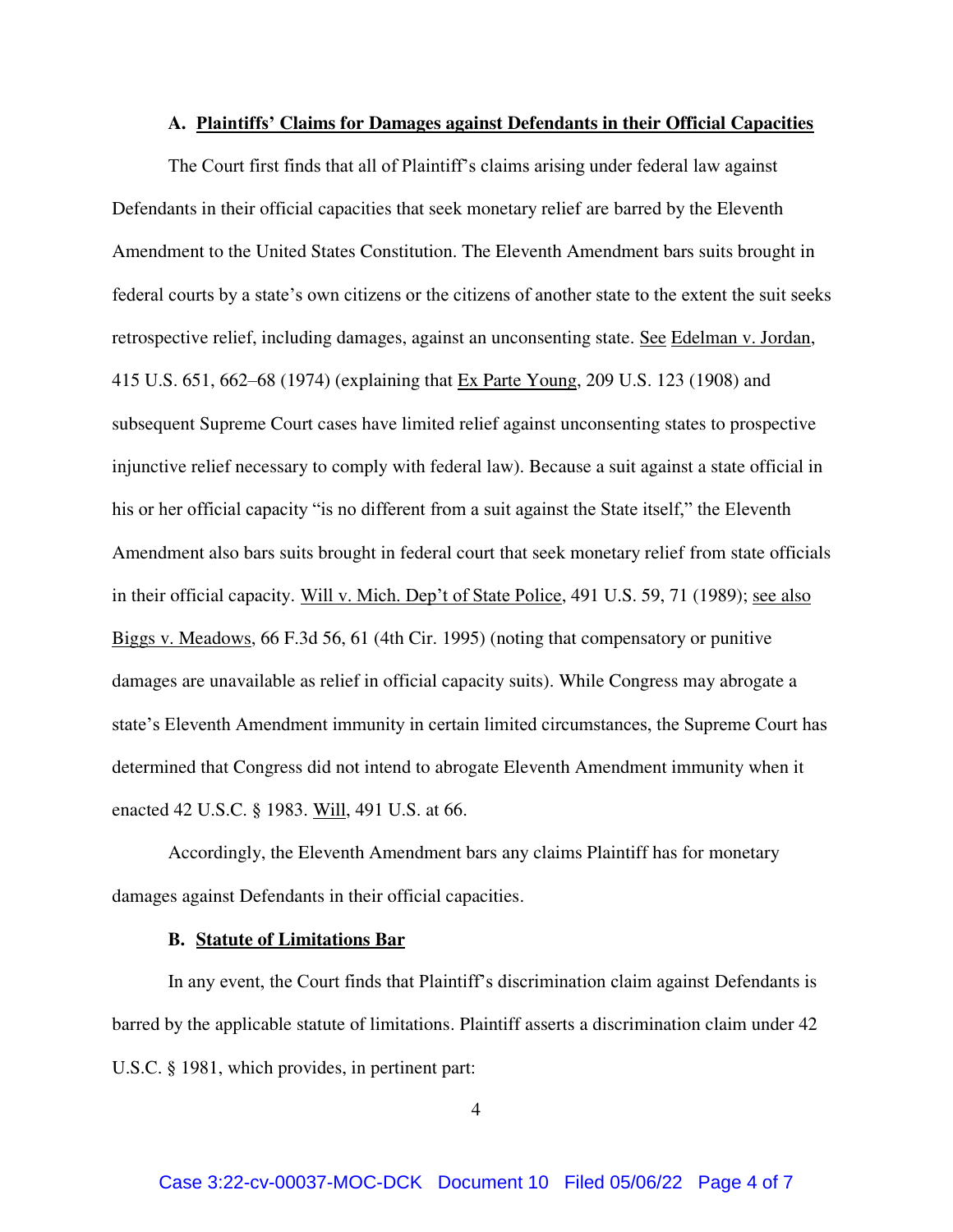All persons within the jurisdiction of the United States shall have the same right in every State and Territory to make and enforce contracts ... and to the full and equal benefit of all laws and proceedings for the security of persons and property as is enjoyed by white citizens....

The rights protected by this section are protected against impairment by nongovernmental discrimination and impairment under color of State law.

42 U.S.C. § 1981. However, § 1983 provides a private right of action in suits against state actors,

such as moving defendants named in the instant case:

Every person who, under color of any statute, ordinance, regulation, custom, or usage, of any State or Territory or the District of Columbia, subjects, or causes to be subjected, any citizen of the United States or other person within the jurisdiction thereof to the deprivation of any rights, privileges, or immunities secured by the Constitution and laws, shall be liable to the party injured in an action at law, suit in equity, or other proper proceeding for redress[.]

42 U.S.C. § 1983. Because of the express cause of action provided by § 1983, the United

States Supreme Court has held that "Congress intended that the explicit remedial

provisions of § 1983 be controlling in the context of damages actions brought against

state actors alleging violation of the rights declared in § 1981." Jett v. Dallas Indep. Sch.

Dist., 491 U.S. 701, 731 (1989). Accordingly, "when suit is brought against a state actor,

§ 1983 is the 'exclusive federal remedy for violation of the rights guaranteed in § 1981.'"

Dennis v. Cty. of Fairfax, 55 F.3d 151, 156 (4th Cir. 1995) (quoting Jett, 491 U.S. at

733).

 $\overline{a}$ 

Under Jett, the Court must deem Plaintiff's claims asserted under § 1981 against the

moving Defendants to arise pursuant to § 1983, and thus apply the three-year statute of

limitations applicable to § 1983 claims in North Carolina.<sup>1</sup> See Goodman v. Lukens Steel Co.,

482 U.S. 656, 661 (1987); N.C. GEN. STAT. § 1-52. A cause of action for wrongful termination or

<sup>&</sup>lt;sup>1</sup> To the extent Plaintiff also alleges violations of her First and Fourteenth Amendment rights, these claims are subject to the same statute of limitations.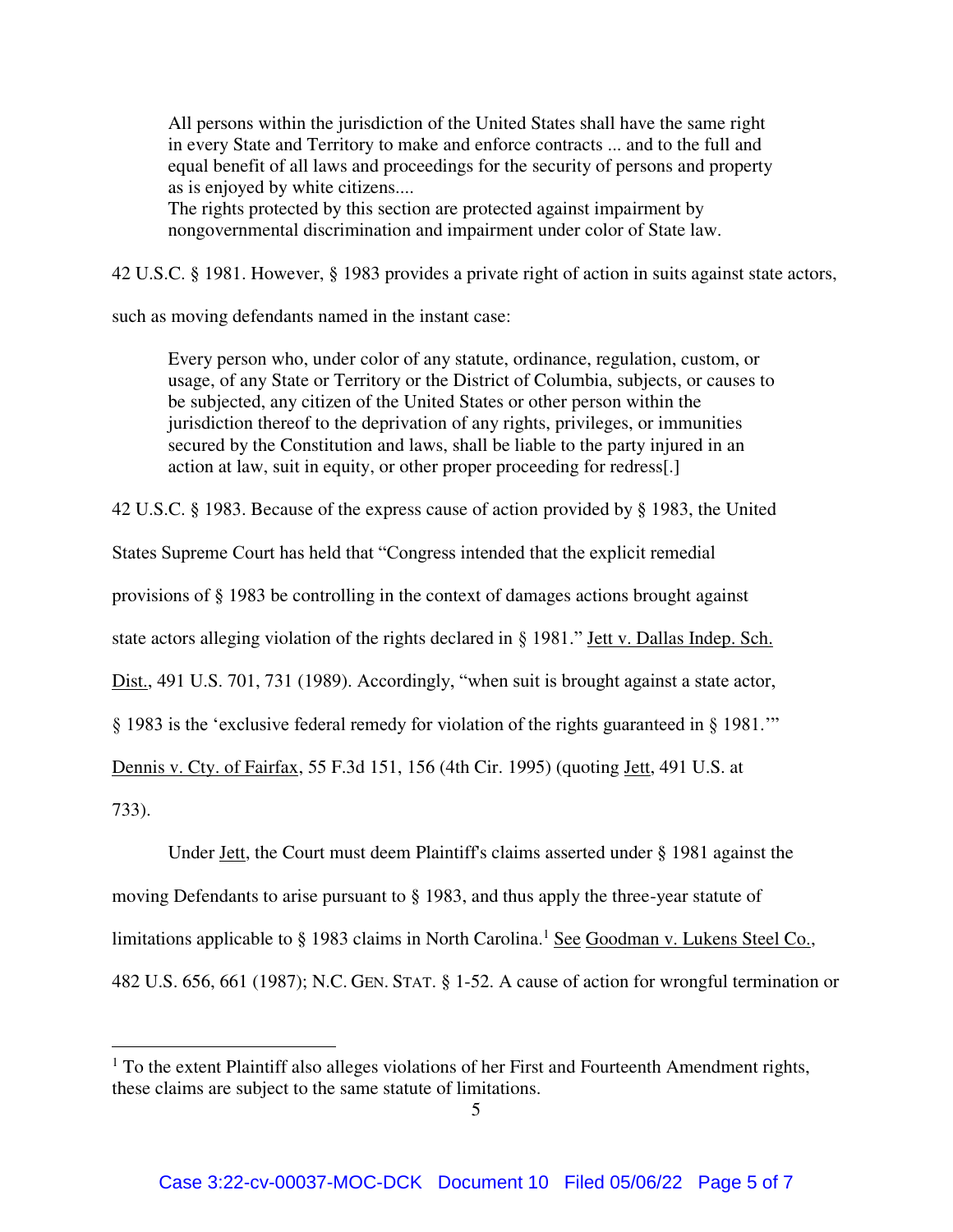retaliation under § 1983 accrues when the plaintiff learned of the employer's adverse employment decision. See Chardon v. Fernandez, 454 U.S. 6, 7–8 (1981).

Applying the three-year statute of limitations, Plaintiff's claims against the moving Defendants are all barred by the statute of limitations. Accord Brown v. Gibson, No. 4:17-CV-180-FL, 2019 WL 7194069, at \*5 (E.D.N.C. July 1, 2019). Plaintiff commenced this action on November 19, 2021. Plaintiff's employment was terminated on November 21, 2017, more than three years before she filed this action. Thus, Plaintiff's claims must be dismissed against the moving Defendants as barred by applicable three-year statute of limitations.<sup>2</sup>

### **IV. CONCLUSION**

 $\overline{a}$ 

For the reasons stated herein, Defendants' motion to dismiss is granted, and this action is dismissed with prejudice.

## **IT IS, THEREFORE, ORDERED** that:

- 1. Defendants' Motion to Dismiss, (Doc. No. 4), is **GRANTED**, and this action is dismissed with prejudice.
- 2. The Clerk is directed to terminate this action.

<sup>&</sup>lt;sup>2</sup> Additionally, as its plain language indicates, Section 1983 claims can only be brought against "persons" who are acting under color of state law. See Am. Mfrs. Mut. Ins. Co. v. Sullivan, 526 U.S. 40, 49–50 (1999). Because the North Carolina Department of Justice is not a person, it is simply not subject to suit under Section 1983. Finally, because the Court finds that Plaintiff's claim is time-barred, the Court does not address Defendants' alternative argument that Plaintiff has failed to state a claim of discrimination under Section 1981 against the named individual Defendants.